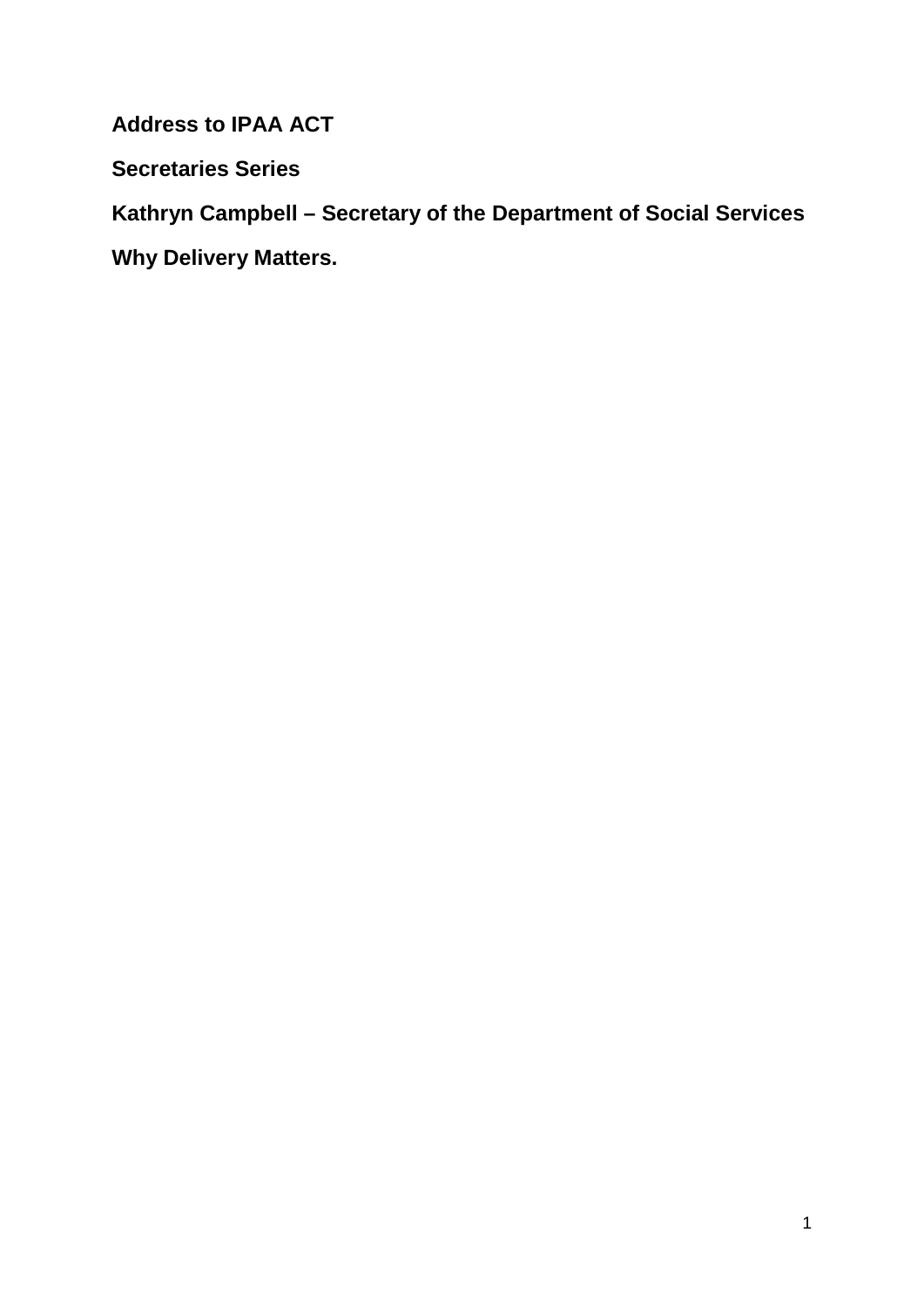### **Introduction**

Acknowledge traditional owners.

Thank you to IPAA for inviting me to speak today.

Always difficult to work out what an audience such as you want to hear from a secretary. Today I will speak about the importance of the delivery of public policy – Why Delivery Matters.

Confidence in the Australian Public Service is essential for us to do our jobs. We need the confidence of governments that our advice is high quality and that we can deliver policy. We also need the confidence of citizens that we can engage with them and deliver outcomes in an effective manner.

To ensure confidence, we need to pay attention to both policy development and delivery. Each of us needs to consider how the ultimate recipient, the citizen, will experience, or be impacted, by a policy. We need to include delivery options when we develop policy and we need to apply appropriate resources and attention to the roll out of the policy. Our focus must always be on achieving the policy objective.

So today I will

- explore why delivery is so important in maintaining the confidence of Australians in the Australian Public Service;
- quickly explain the public policy life cycle model that I use in order to provide context;
- share what I consider to be the key elements of successful policy delivery, gleaned by my experiences, both positive and negative;
- discuss the importance of organisational accountability to the successful integration of policy development and delivery; and
- finally offer some ideas on how we attract talent to delivery roles.

Compared to some other jurisdictions, in the Commonwealth we don't do a lot of direct policy delivery. We often fund third parties - for profit and not for profit - and states and territories, to deliver on our behalf. Maybe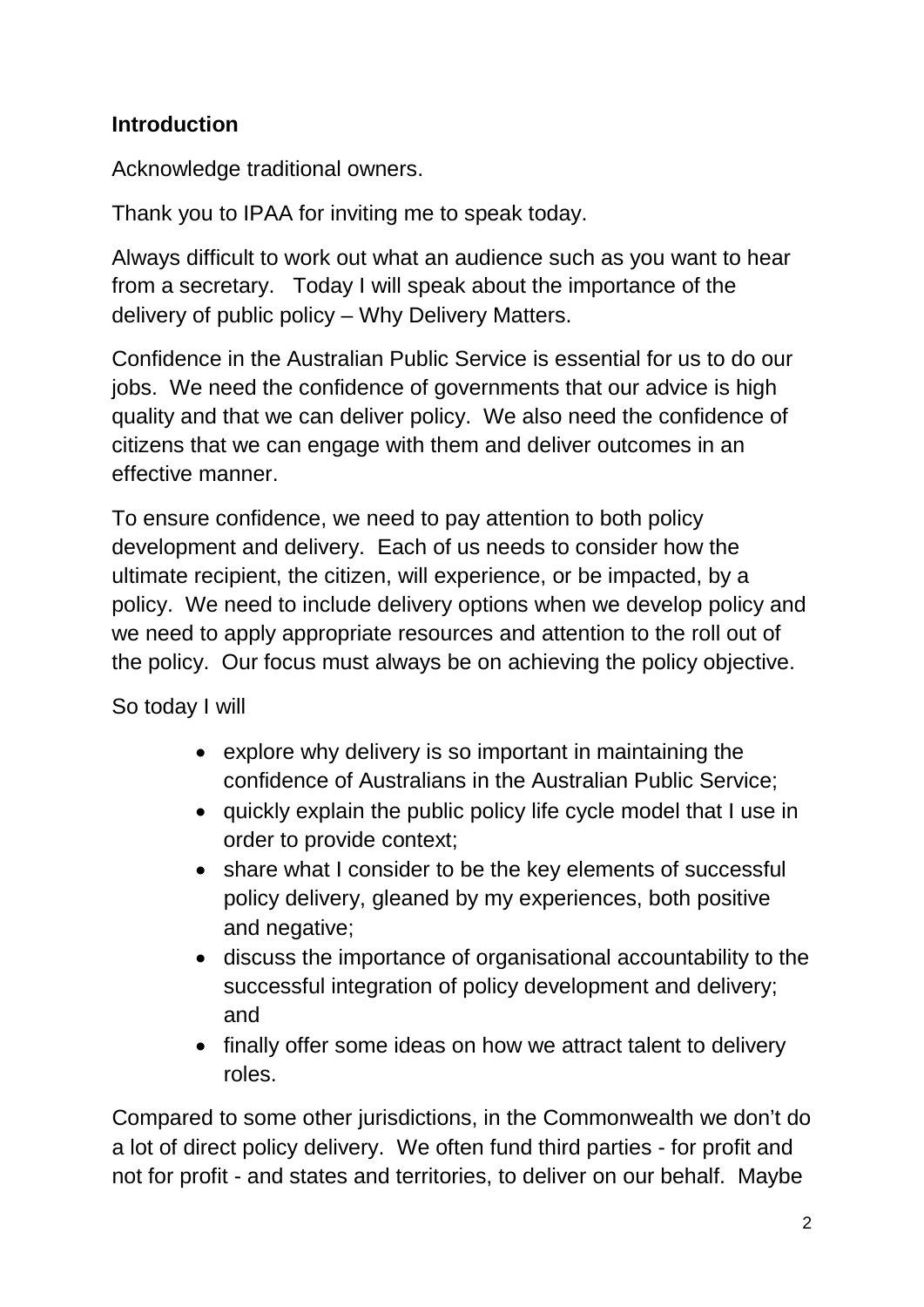that is why, sometimes we think a cabinet decision delivers public policy. I consider that public policy is only delivered when the targeted sector, community, participant, recipient or citizen, is actually impacted.

Of course, both policy development and delivery operate within a tight fiscal environment, immediate deadlines, and a political environment that is constantly moving. These are constants and we need to develop senior managers who can deliver under these conditions.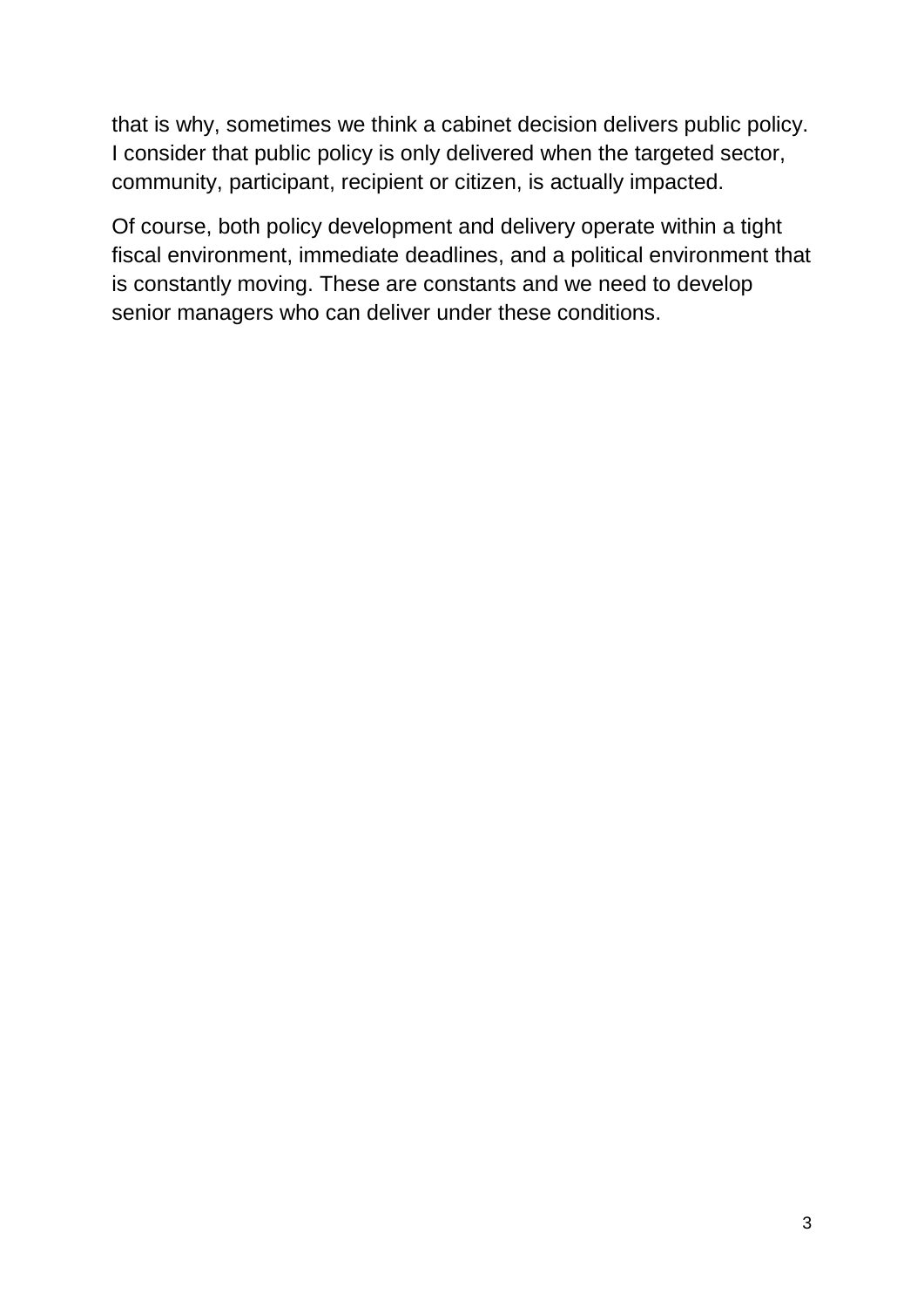### **Confidence in the APS**

Every day, Members of Parliament engage with their constituents on issues. MPs quickly understand how the Tax, Centrelink, Veterans' Affairs and Child Support systems work and how grant rounds are undertaken. They quickly learn to navigate the Commonwealth/State split as it applies in their electorate, or state or territory in the case of senators. MPs go on to be Ministers. Ministers know that the citizens' view of the Government and the APS can be shaped by their own, or their families, experience of our service delivery. Ministers do expect we will deliver services in the most efficient and effective manner possible. They do understand that ICT systems will have issues at roll out, preferable very few, and they expect us to fix any issues quickly. As such, they also expect us to be across the detail.

Citizens expect that we will get service delivery right. Most citizens are not really interested in a public policy framework. They have a high expectation of public services because they are paying for the service through their taxes. And most of the time, we do get the delivery right.

Confidence in delivery is something that needs to be constantly monitored. Social media means one service delivery failure can become a major issue quickly. Immediate, and well publicised, service recovery is therefore essential.

Participant satisfaction is a good measure of how our service deliver is considered. NDIA currently has an 88% satisfaction rating. The agency and board are rightly proud of this. And yet, if you read some of the media, you might think that rate would be much lower. As you would expect, we spend a lot of time focusing on why the 12% are not satisfied and what can be done to improve their experience.

Trust in institutions is achieved and maintained in different ways. Competency is a fundamental expectation. To retain trust, we need to develop quality policy and deliver effectively and efficiently.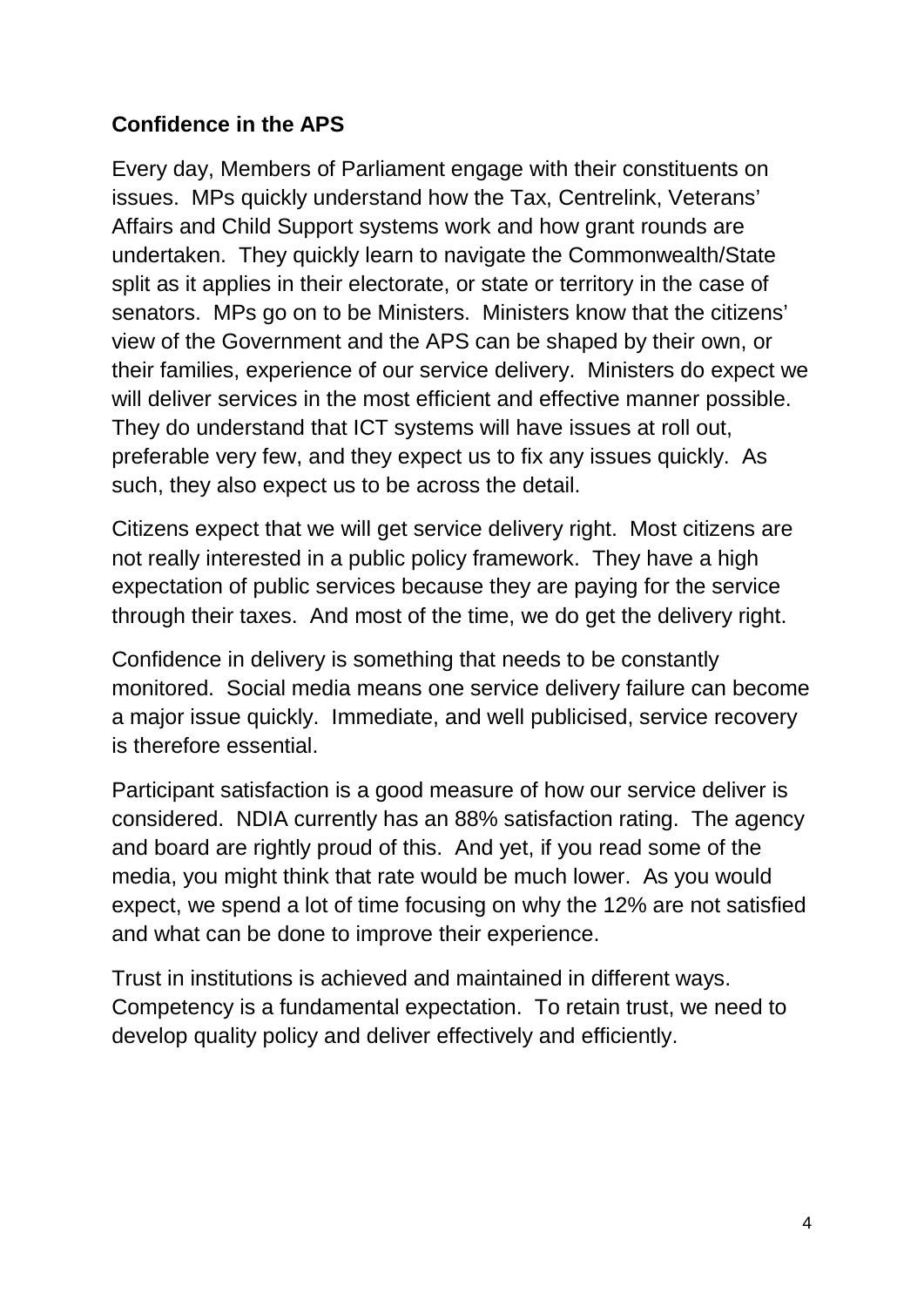## **Public Policy Life Cycle**

I am sure we each have our own model or framework for the life cycle of public policy. I have a simple model – policy development, delivery, and evaluation.

For me, policy development includes:

- the initial ideas or hypotheses,
- the collection and analysis of evidence,
- the review of stakeholder views and positions,
- identifying the objectives of the policy.
- the development of options, including delivery, change management and risk management, for government consideration,
- Government decision making,
- the explanation of the policy to the public, and
- the passage of legislation.

Direct policy delivery includes:

- the development of the implementation plan,
- engaging in co-design with the policy owner, the delivery entity, and the recipient,
- systems development which includes ICT, operating procedures, and staff training,
- clear communication to recipients, and
- continued monitoring to address implementation issues.

The final part of the cycle is the evaluation of the policy to determine if the objectives are being realised. I might save Evaluation for a future speech!

I have spent about half of my career in a central agency, six and a half years in direct service delivery, and for the last year, back in a predominantly policy department. I have therefore had the opportunity to reflect on ways to improve outcomes. As in all areas, most of the time things go boring well, and I have drawn lessons from successful approaches. Occasionally, things go not so well and they end up in the public domain. While difficult, I consider it vital that we develop lessons from these instances and share the lessons broadly.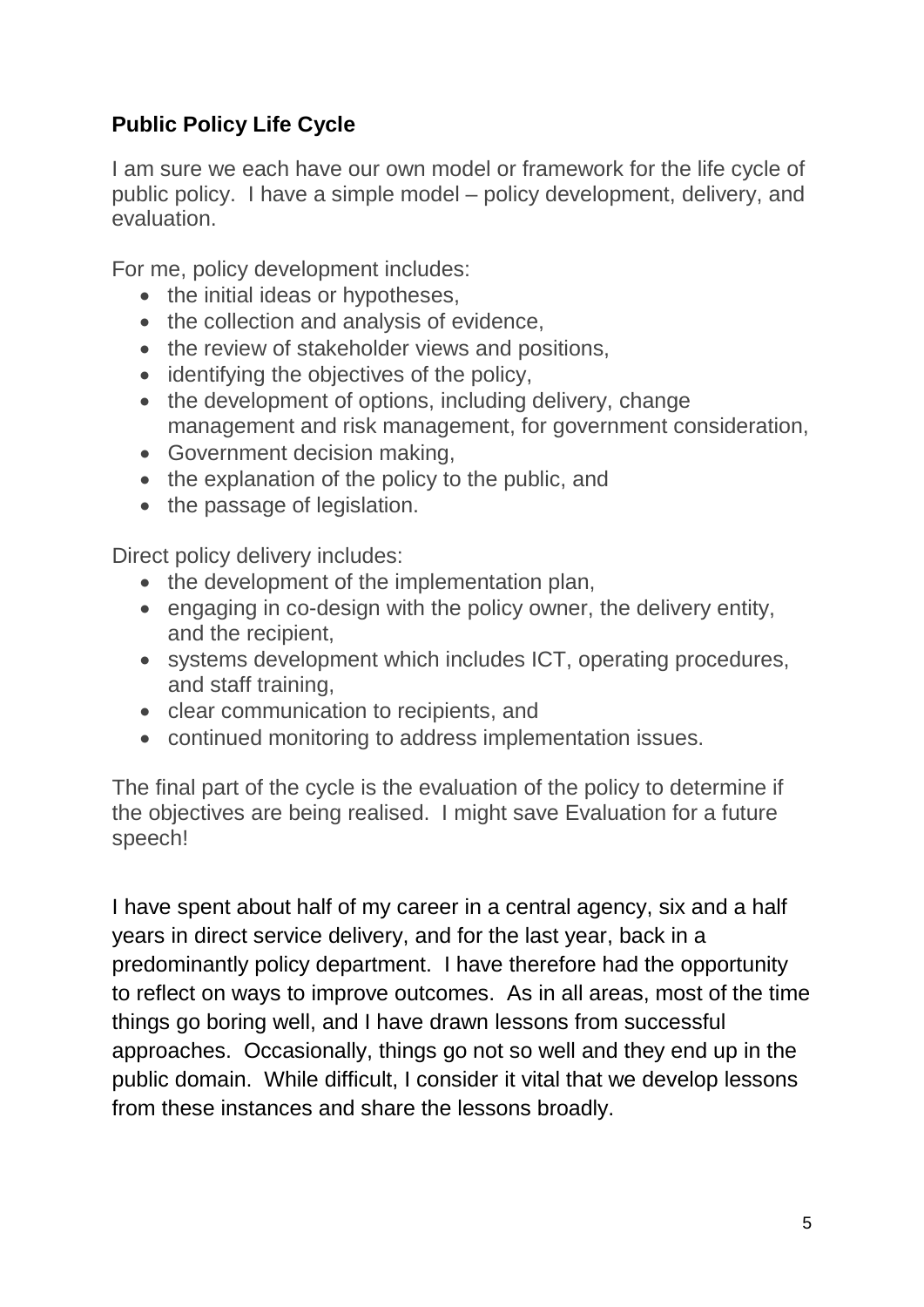#### **Delivery considered as part of policy development**

Early and fulsome engagement is the best way to develop policy that takes into consideration delivery issues and ensures that the citizen experiences the policy outcomes as intended. Involving service delivery entities early in the policy development cycle is the best way to provide informed and workable options to Government. Service delivery entities have insights into the environment that will enhance the policy. There should be a shared focus on better outcomes.

Productive engagement requires policy development and delivery staff to understand each others roles and a willingness to compromise. It also requires trust. Sometimes policy departments would prefer not to consult too widely in order to mitigate the risk of leaks. A balance needs to be struck in order to ensure workable policies are developed.

The best results are achieved when policy and delivery work in partnership. In 2016, DHS undertook a review to determine opportunities to enhance service delivery for both recipients and for the Government. A number of areas were identified for improvement, including the operation of the complex job seeker compliance framework. Some job seekers were confused by what they were meant to be doing and found themselves inadvertently non-compliant, thus losing access to payments. As well as annoying the job seekers, this lead to an increased workload for DHS as they were required to sort out what had happened. Driven by the then Minister for Human Services, DHS worked with DSS and the then Department of Employment to develop a new, simpler compliance framework that met the policy objective of activating job seekers, whilst providing an avenue for vulnerable job seekers to access specialist support from DHS. The then Ministers for Social Services, Human Services, and Employment brought forward the proposal in the 2017-18 Budget and it has now been implemented.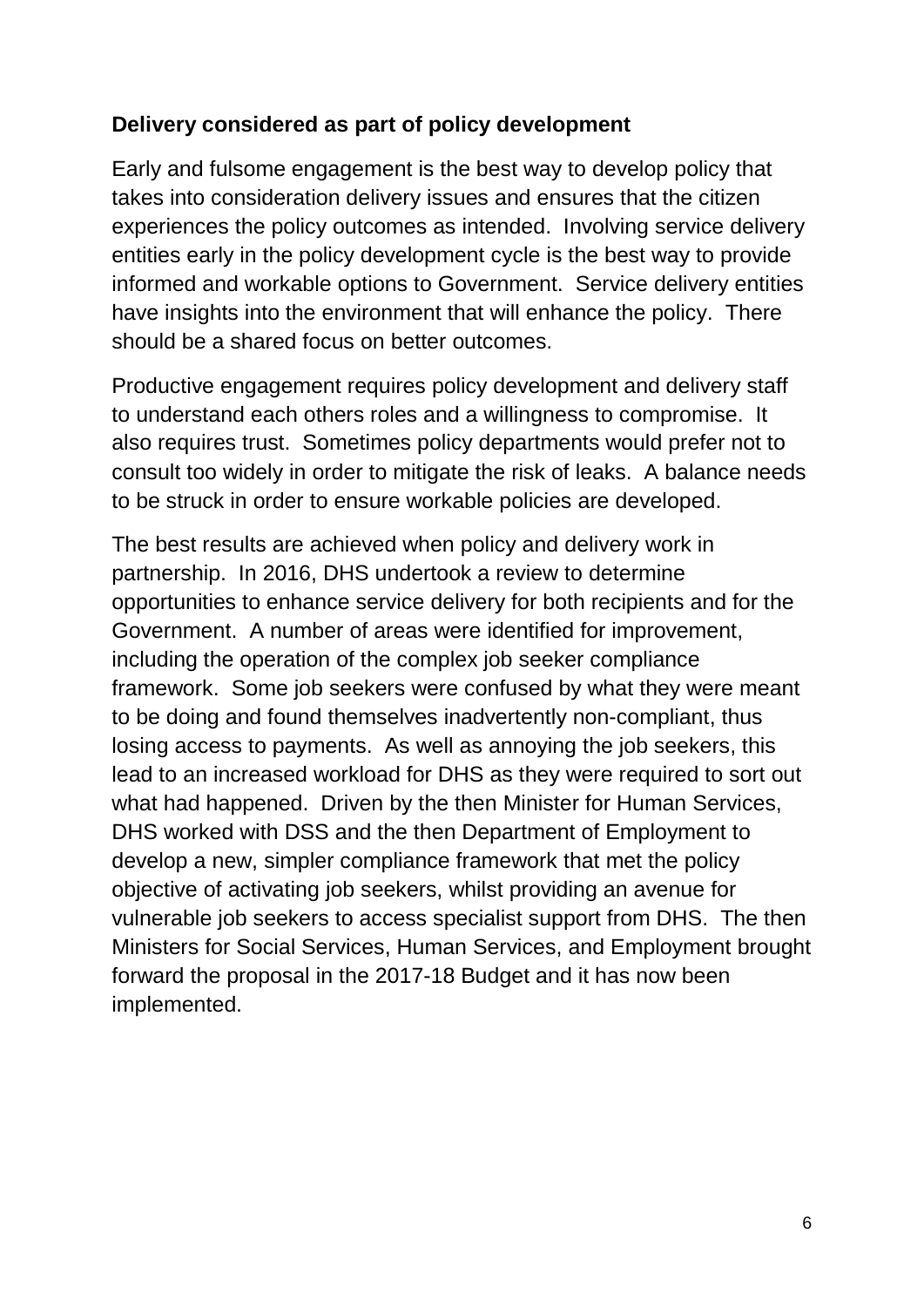# **Planning**

Once Government agrees to a policy, comprehensive planning for delivery needs to commence. Project management is an essential skill, not just for engineers or ICT professionals but for all of us. Delivering a cabinet submission requires project management. Delivering the roll out of a complex reform such as the NDIS needs much more detailed and ongoing project management. All of us come under pressure to do things faster and cheaper. The discipline of project management allows us to offer options and demonstrate why time and resources are required.

NDIS is a massive reform. At full scheme, there will be 460,000 participants throughout Australia. A large number of participants will not have ever accessed services before. The NDIS allows choice for participants about the services they receive and the providers they engage. The families of participants are deeply involved. The introduction of the NDIS has significantly disrupted providers, moving from block funding to individual service funding. In some locations, there are very thin provider markets and providers-of-last-resort need to be identified.

Planning for the implementation of the NDIS was undertaken from 2013. In hindsight, it probably did not quite capture the scale of the ramp up nor the extent of the disruption to the providers. The planning could have been more extensive with more detailed involvement of both DSS and DHS. From August 2016, DSS and DHS, under clear direction from the then Minister for Social Services, worked closely with NDIA to address delivery issues. Both secretaries and the agency head were involved in weekly meetings, working through detailed remediation plans to ensure problems were rectified. More comprehensive project management would have identified key risks much earlier and allowed mitigation action to occur.

This lesson was immediately shared with the Department of Education and Training (Education) who were planning for the roll out the new childcare payment. Again, DHS was responsible for the ICT system with Education responsible for change management, the communications strategy, and stakeholder engagement (both parents and providers).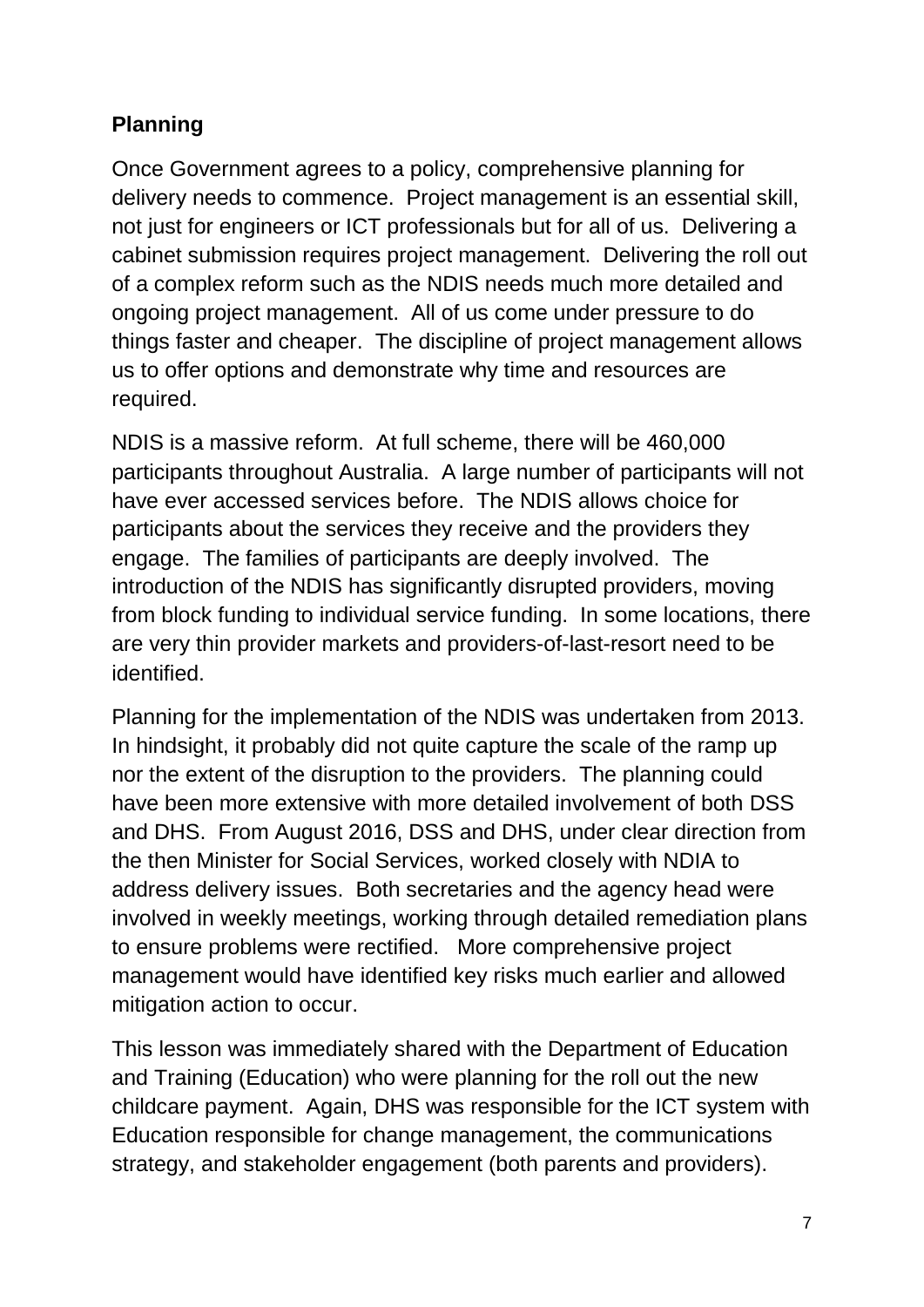Education appointed an SES B3 officer with delivery experience, as the lead to ensure a 'joined up' approach. This resulted in a successful outcome with the new payment delivered from 2 July 2018.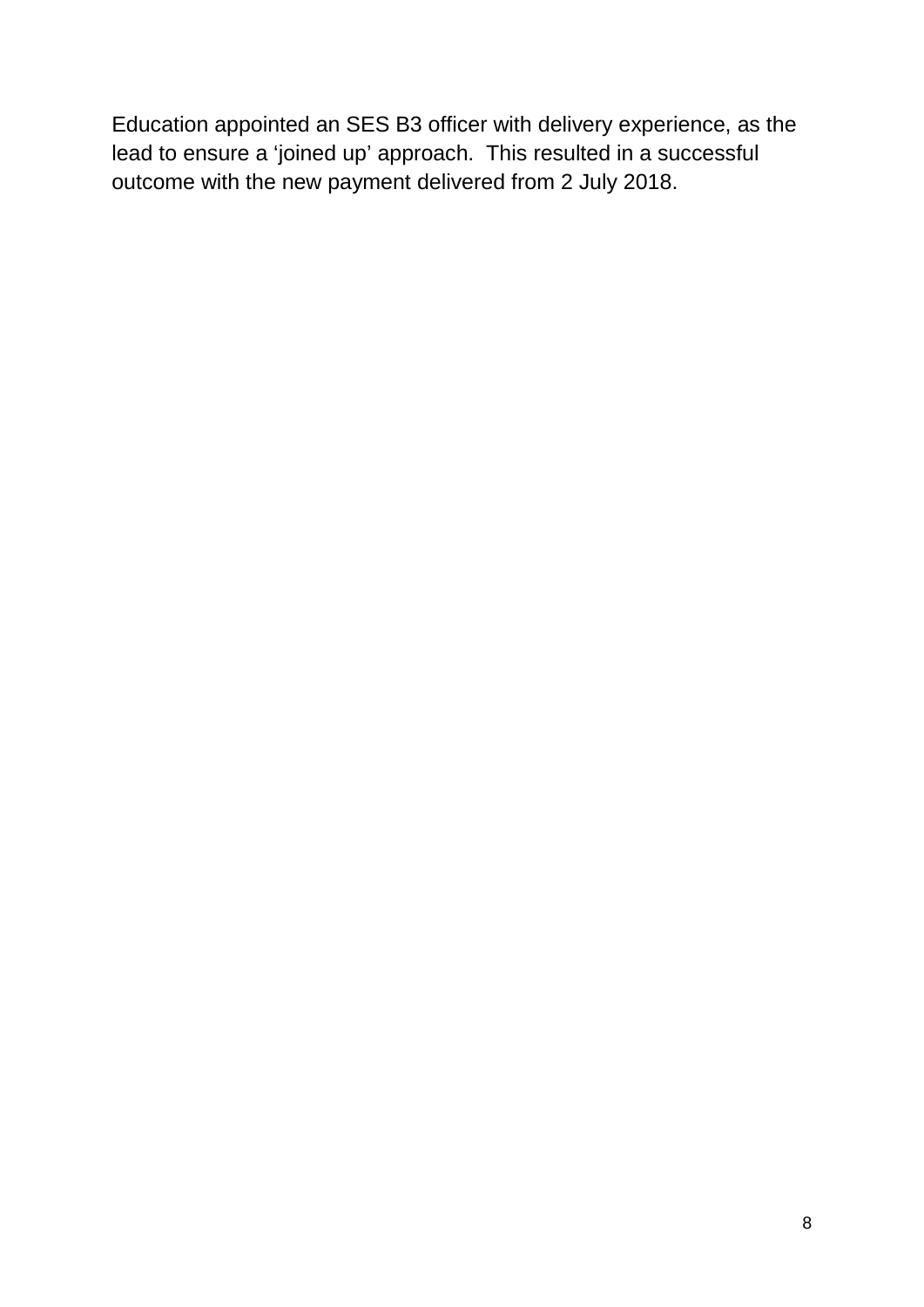# **Co-design**

Listening to the voice of the citizen ensures that policy will be delivered in a manner most likely to achieve success. Some policy will be welcome by citizens and some policy less so. Co-design means working with the recipient or participant to determine how best to deliver services. It can be achieved by the use of focus groups or one-on-one in customer experience laboratories. The bottom line is that we hear from the citizen.

It is fair to say that we in DHS didn't initially do enough co-design when we were rolling out the Online Compliance Initiative (OCI) which came to be known as Robo Debt.

The policy intent of OCI was to match ATO and Centrelink records of income declarations by income support recipients and identify mismatches which may have led to an income support overpayment. Once the mismatches were identified, recipients would be contacted and given the opportunity to explain the mismatch. If after a number of letters the recipient had not responded a debt letter would be raised. If the recipient was no longer in receipt of a payment, the debt would be referred to debt collectors. If a recipient was currently in receipt of a payment, deductions would commence from the ongoing payment to address the debt.

This became an issue in early January 2017 when many people claimed that the first they had heard of the issue was when the debt collectors contacted them. Being early January there was not a lot of other news around and this ran hot until the 26<sup>th</sup> of January.

A Senate inquiry and an Ombudsman's review provided us with plenty of opportunities to reflect on lessons learnt. The Ombudsman's report found that while we were carrying out the policy as intended, we could have improved the recipient experience.

We immediately addressed some concerns and over a longer timeframe, addressed others. We used registered mail to ensure recipients received letters. We had previously created the Design Hub at 1 Canberra Avenue and we used the Hub with 'real recipients' to test our letters and ICT system interfaces. Watching the co-design participants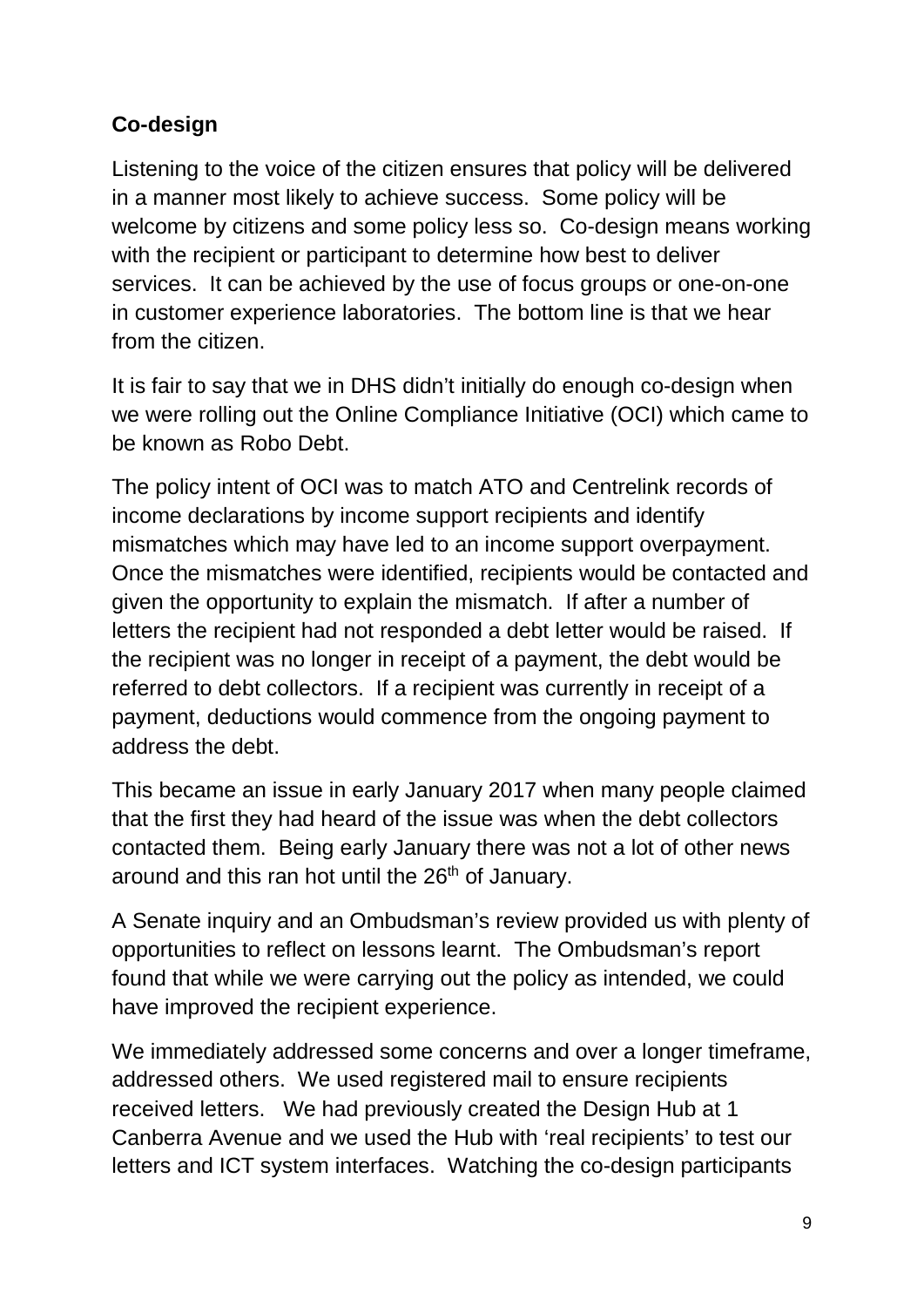review what we had thought was good designs was refreshing. Their insights were powerful.

One of the lessons we addressed immediately was the need to appoint a Chief Citizen Experience Officer. We recruited from the private sector.

Another important lesson was that we had failed to explain to recipients and the broader public what was required. We should have had a 'callto-action' message which reminded recipients of the need to act when they received a letter.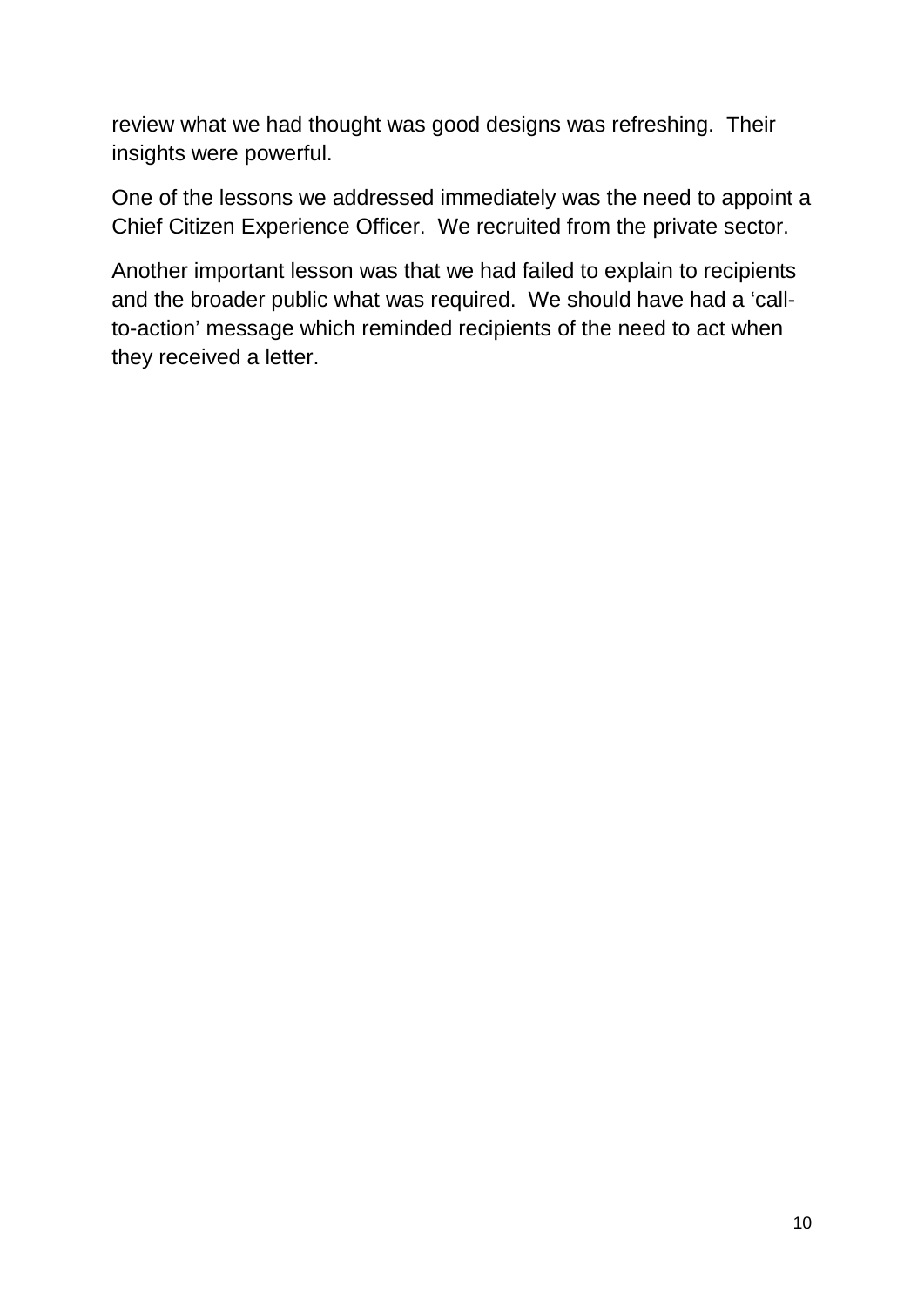### **Systems Development (ICT, operating procedure, and staff training)**

Ensuring the planning of implementation is critical. Executing that plan to develop systems, both ICT and operating procedures, and training staff, is where the 'rubber hits the road'. Small things overlooked have big impacts.

ICT systems are inherently complex. Even when brand new systems are developed, there are always teething issues. This is even more acute when working with legacy systems that have been developed and updated over 30 years without comprehensive documentation.

Internally, detailed procedures and staff training are vital. This needs to be planned and deftly executed, often for large numbers of junior staff in geographical disperse locations.

The then Government agreed in the 2012-13 Budget to changed eligibility for parenting payment for recipients grandfathered from 2006. This resulted in recipients whose youngest child was aged over eight transitioning from Parenting Payment Single to Newstart from 1 January 2013. The Government had agreed that recipients would not lose access to the pensioner concession card even though recipients were moving to an allowance. The measure had attracted significant public criticism.

DHS had been involved in the policy development, had undertaken comprehensive planning, had developed the ICT system changes, and trained staff in the procedures to implement the new policy.

The implementation plan did involve a face-to-face interview with the affected recipient to ensure they understood the changes as well as establishing referrals to a job search agency.

The legacy Centrelink system generated letters using a number of set paragraphs which were inserted depending on the individual circumstances of a recipient. One such paragraph detailed the changes when moving from a pension to an allowance, including a direction that the recipient no longer use the pensioner concession card. This conflict with the agreed policy was identified late in the testing. When it was determined that the paragraph could not be changed in the available time frame, a work around was established where the recipient would be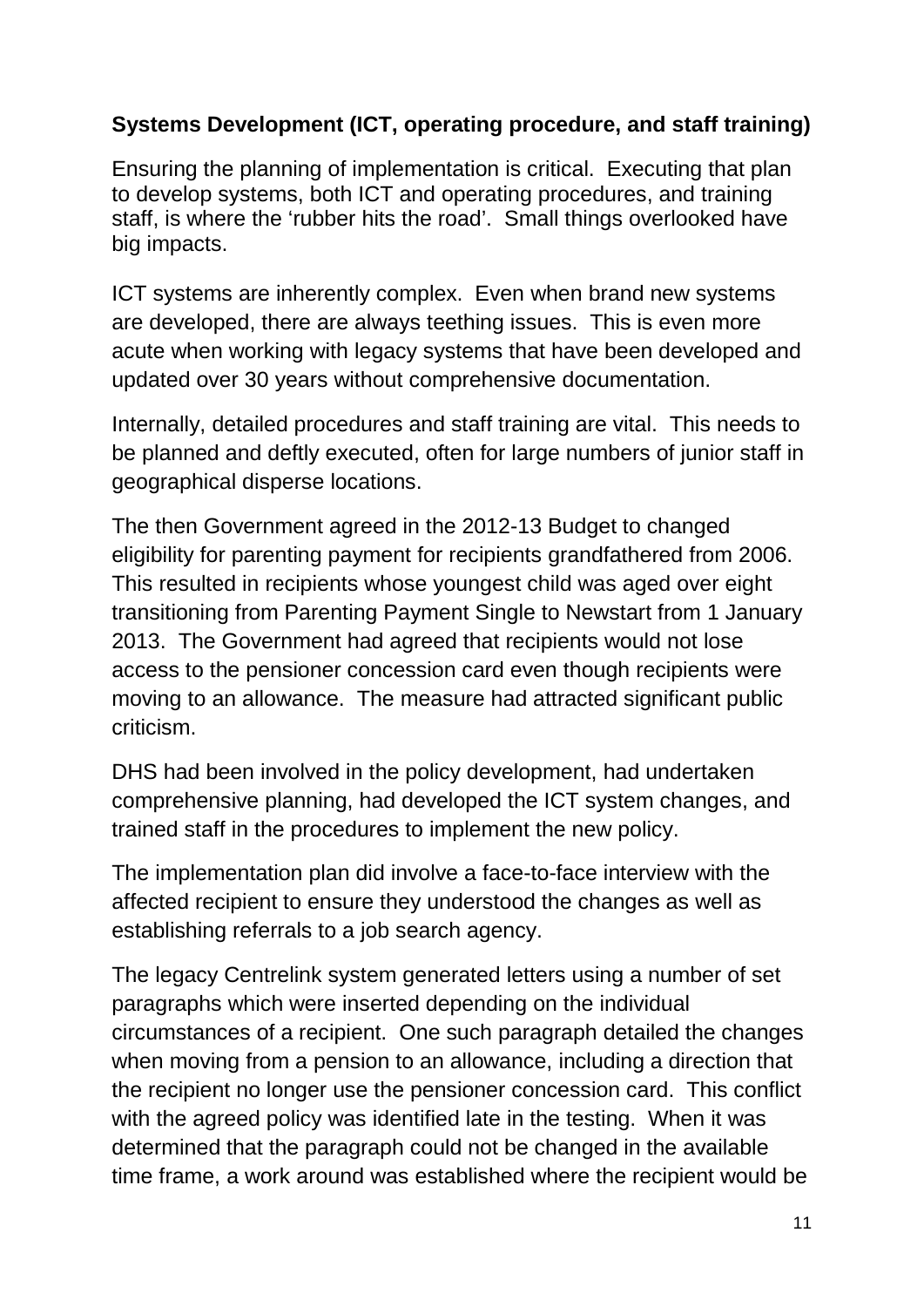advised to ignore this advice in the letter at the time of their face-to-face interview. Unfortunately this matter was not escalated to someone who would have appreciated the policy sensitivity.

The media were sent the letters and in early January 2013, reported that the Government had reneged on its promise. Immediate service recovery was undertaken, including me writing to every one of the affected recipients. While we received less than 100 calls from the 90,000 recipients, the issue led to a lack of confidence in service delivery and further criticism of the policy.

I am always looking for positives. We immediately commenced work on the business case to replace the Centrelink legacy ICT system. In the 2013-14 Budget we received agreement to develop the business case. In the 2015-16 Budget, the Welfare Payment Infrastructure Program (WPIT) was announced. WPIT is now considered a key element of the modernisation of the Public Service.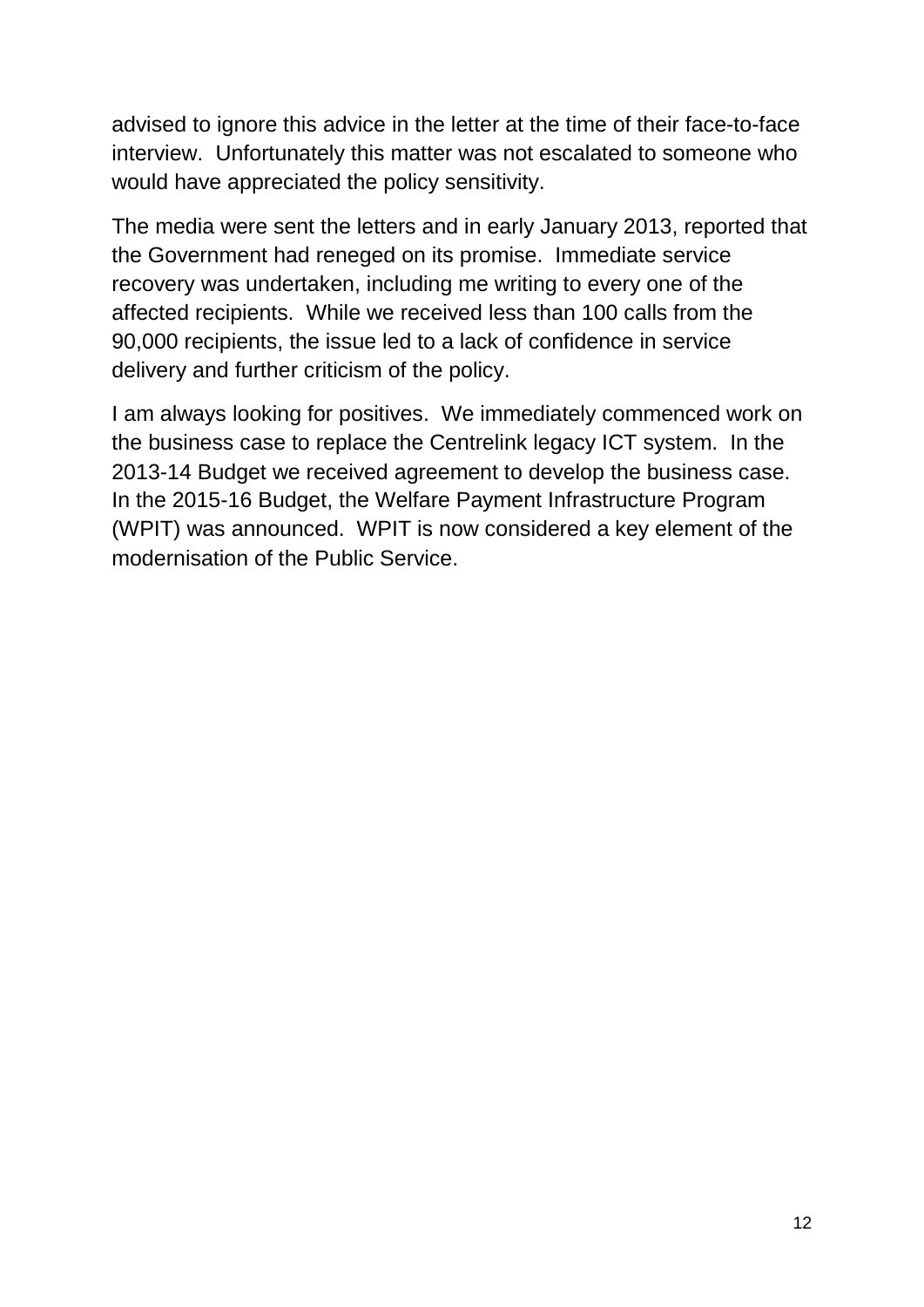### **Clear communication**

We know that clear communication to recipients is essential. We sometimes refer to it as the 'call to action'. Importantly, sometimes we deliver a 'no need to act' message. This allows resource to be directed to priority areas.

The measure Rebalancing of the Pension Asset Test were announced in the 2015-16 Budget with implementation from 1 January 2017. The changes involved pensioners with higher levels of assets losing access to part pension and for some part-pensioners with lower level of assets, being able to access full pension. It was expected that around 370,000 pensioners would be adversely impacted and 165,000 positively impacted. Again, this measure had attracted some media criticism so it was important that the implementation did not add to that criticism. It was also important that millions of pensioners who were not affected received the 'no need to act' message.

We implemented a comprehensive strategy of co-designed letters, social media and conventional media to explain what was happening. Hank Jongen, the DHS spokesman, did lots of talk back radio during the lead up to 1 January. This was a successful strategy. While the policy continued to be discussed, the implementation did not attract criticism.

This is how public policy should be debated – ideas not administration.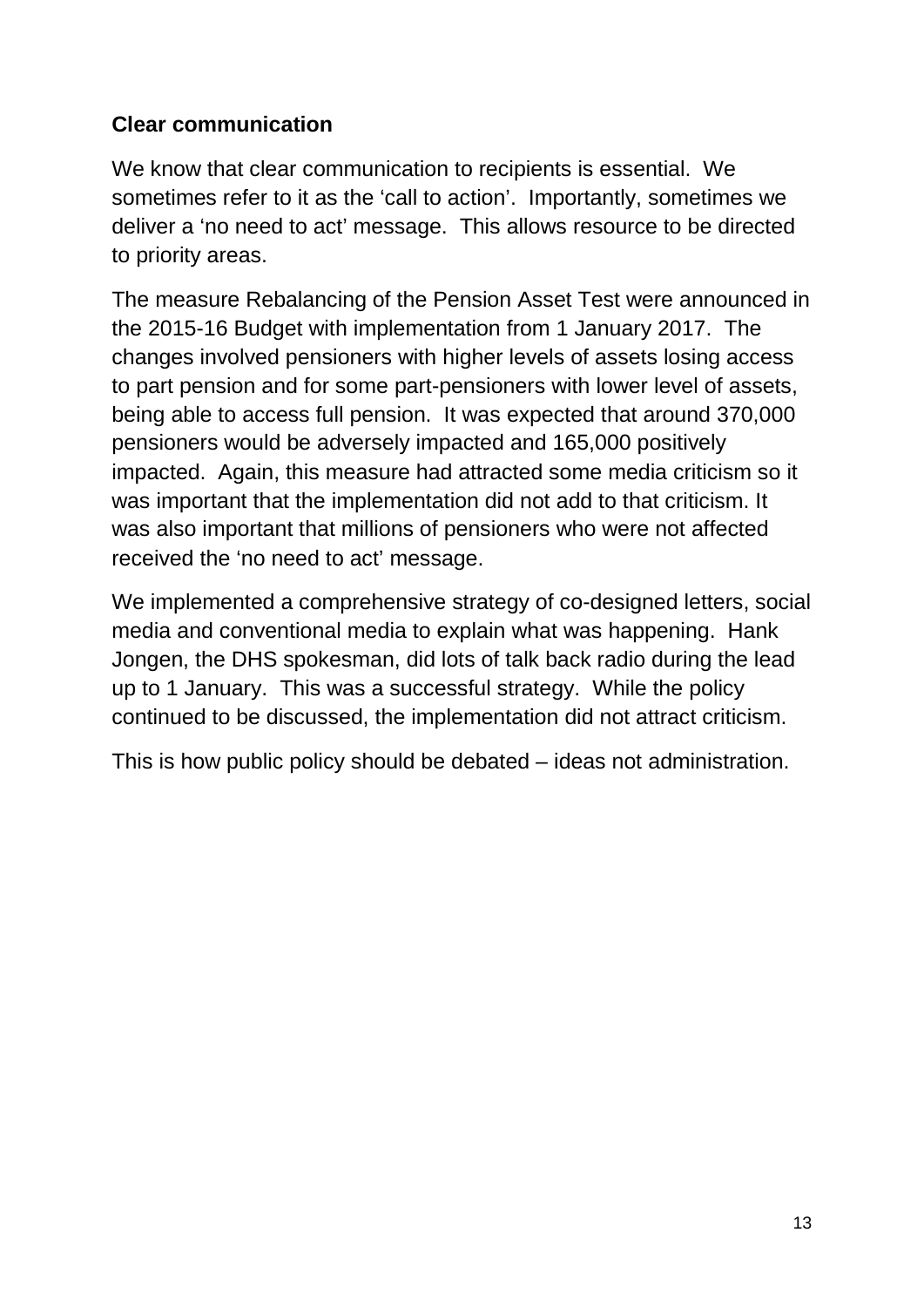### **Continued monitoring to address implementation issues**

Service delivery requires constant monitoring and readiness to address issues as they arise. This is not just for new measures but also for long running programs such as age pension, which has been in place for nearly 110 years.

From 1 July this year, the Government introduced the National Redress scheme for survivors of sexual abuse in institutions. This is a complex policy which requires referrals of powers by states, and agreement by non-government institutions to participate. Delivering the policy requires engagement with often elderly survivors where the need to tell their story risks re-traumatisation.

DSS and DHS have worked closely on the policy development and the planning of the roll out. Co-design with advocacy groups, survivors and trauma specialists has occurred on forms and processes. Clear and sensitive communication products have been developed. Staff have been trained by trauma specialists to work with survivors.

Three months in, we are closely tracking the reaction of survivors. We are working to adjust processes as we learn from doing. We will continue to monitor and remain agile and intent on improvement.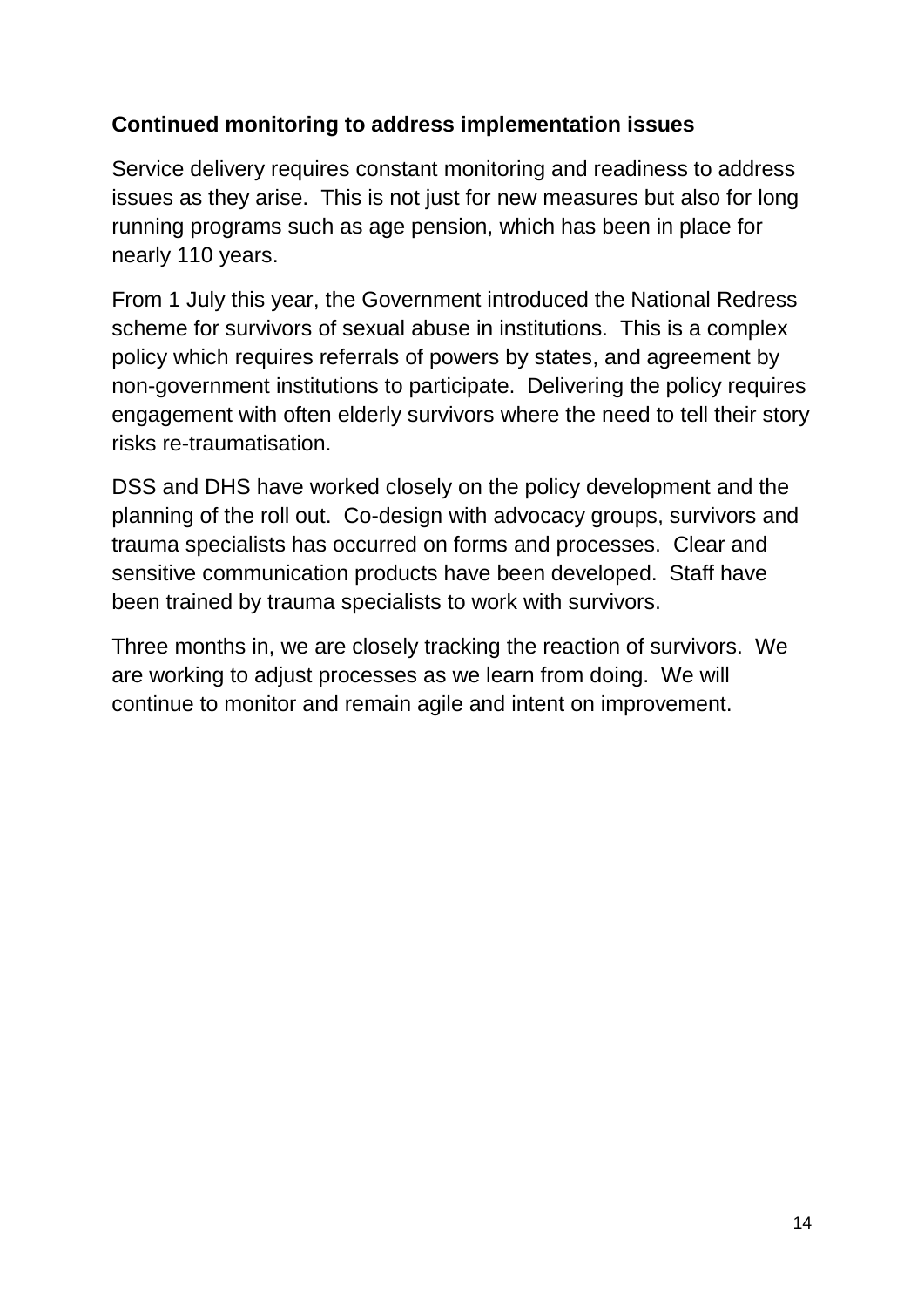#### **Organisational Accountability**

While I have discussed some key factors that are important to successful delivery, it is essential that organisation structures drive appropriate engagement and clear lines of accountability. In some instances of Commonwealth direct service delivery, this is achieved by having policy development and delivery in the same entity such as the biosecurity function within the Department of Agriculture and Water Resources. Other examples include policy development and delivery being in separate entities but within the same portfolio, such as Treasury and the ATO within the Treasury portfolio, and DSS, DHS and the NDIA within the Social Services portfolio. Separating policy and service delivery into different portfolios gets a bit trickier.

Each portfolio needs to have in place arrangements that ensure appropriate engagement and accountability between policy development and delivery. Ultimately, the senior minister is responsible for the performance of the portfolio in delivering public policy outcomes. Department and agency heads have legislated responsibilities but most importantly, we need to ensure the relationships and systems are in place to ensure we are 'joined up'. In our portfolio, if we have a problem in delivery, we work together to resolve it. For example, neither the public nor Ministers want to hear that it is an NDIA problem and not a DSS issue. They just want it fixed. And to reinforce that message, I get plenty of direct correspondence from citizens about their payments. I recently had a correspondent who pointed out to me that as the Secretary of DSS, I was responsible under the legislation for the payment he was seeking. Fortunately, I already knew that.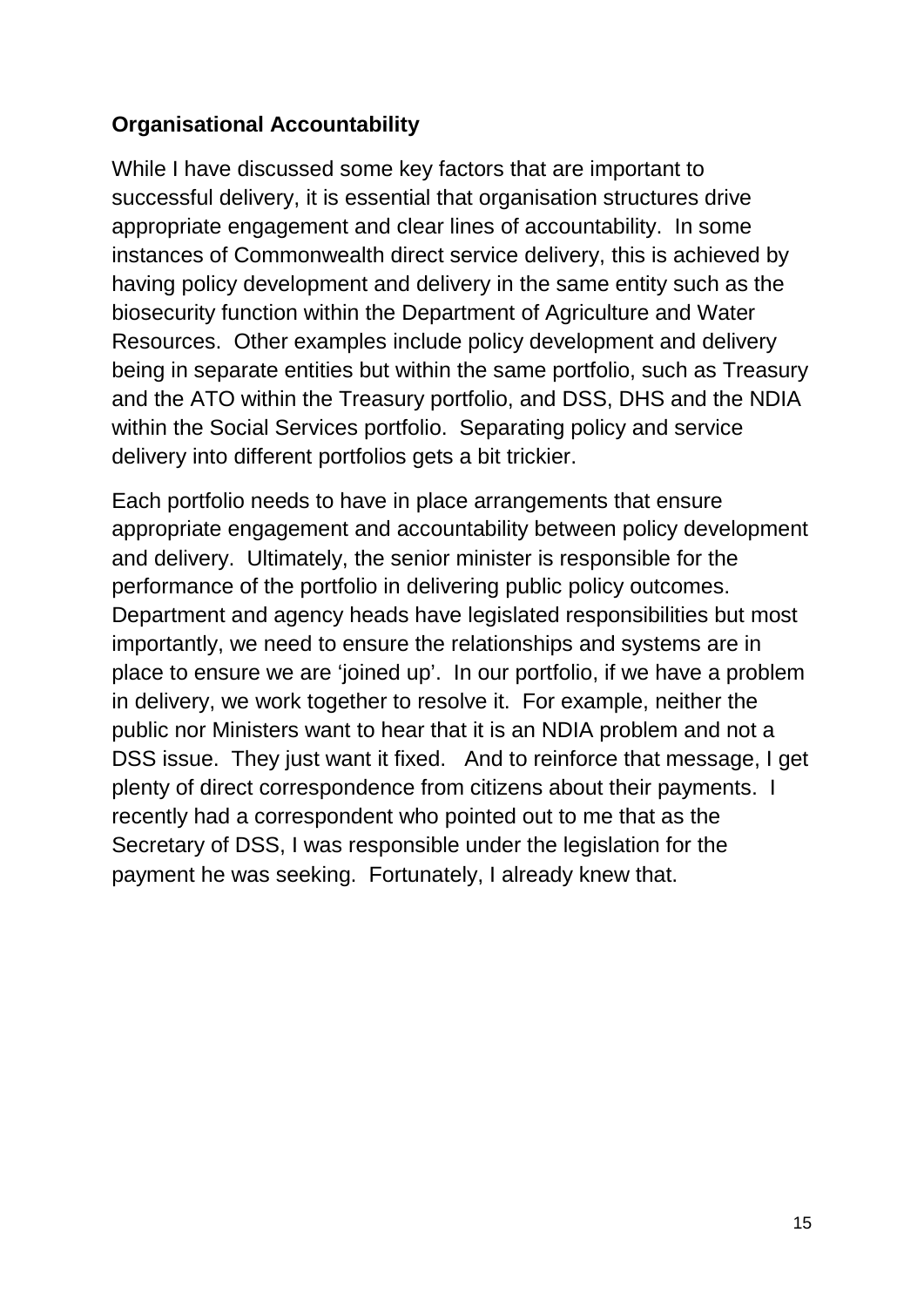# **Attracting Talent**

You have probably worked out by now that I consider service delivery skills to be essential for the APS. In no way does that detract from the importance of policy development skills. Most people will specialise in one area or the other. I consider that senior managers need experience in both domains. Our ability to develop good policy needs to be informed by an understanding of the intricacies of delivery. Delivery sharpens the mind on the end point, the participant or recipient. Equally, delivery staff need to understand policy development so they can better contribute and deliver the objective.

I don't think delivery skills are as well valued in the Commonwealth as they should be. There is a view that policy is of a 'higher calling'. To be honest, I also think people get a little scared off by delivery. It is hard work and there is nowhere to hide. If something goes wrong, it becomes apparent very quickly and sometimes in the public arena. Alternatively, if your make a mistake in developing a policy option, the Secretary and Minister might be unhappy but it rarely enters the public domain.

So why is delivery worth doing?

Service delivery gives you the opportunity to engage with citizens. I recently visited a school in Redbank in QLD from where a community hub was operating. Newly arrived Australians had dropped their children at school and were undertaking skills training, in English and certificates in Child Care, Aged Care and Disability Care. All areas where we need skilled labour. This is a community lead initiative with a very small investment by the Commonwealth. It was a great example of how our policies and programs are making a difference in the lives of Australians. It encouraged me to come back and look at the next steps for this program.

Managing delivery builds resilience. What could possibly go wrong when you are rolling out complex policy to millions of Australians, sometimes relying on legacy ICT? Managers quickly learn that agility in addressing problems is critical. The media, both social and mainstream, can be quick to criticise and sometimes personalise the criticisms. While uncomfortable at the time, such experienced do prepare you for future challenges. I was very well supported during RoboDebt by Glenys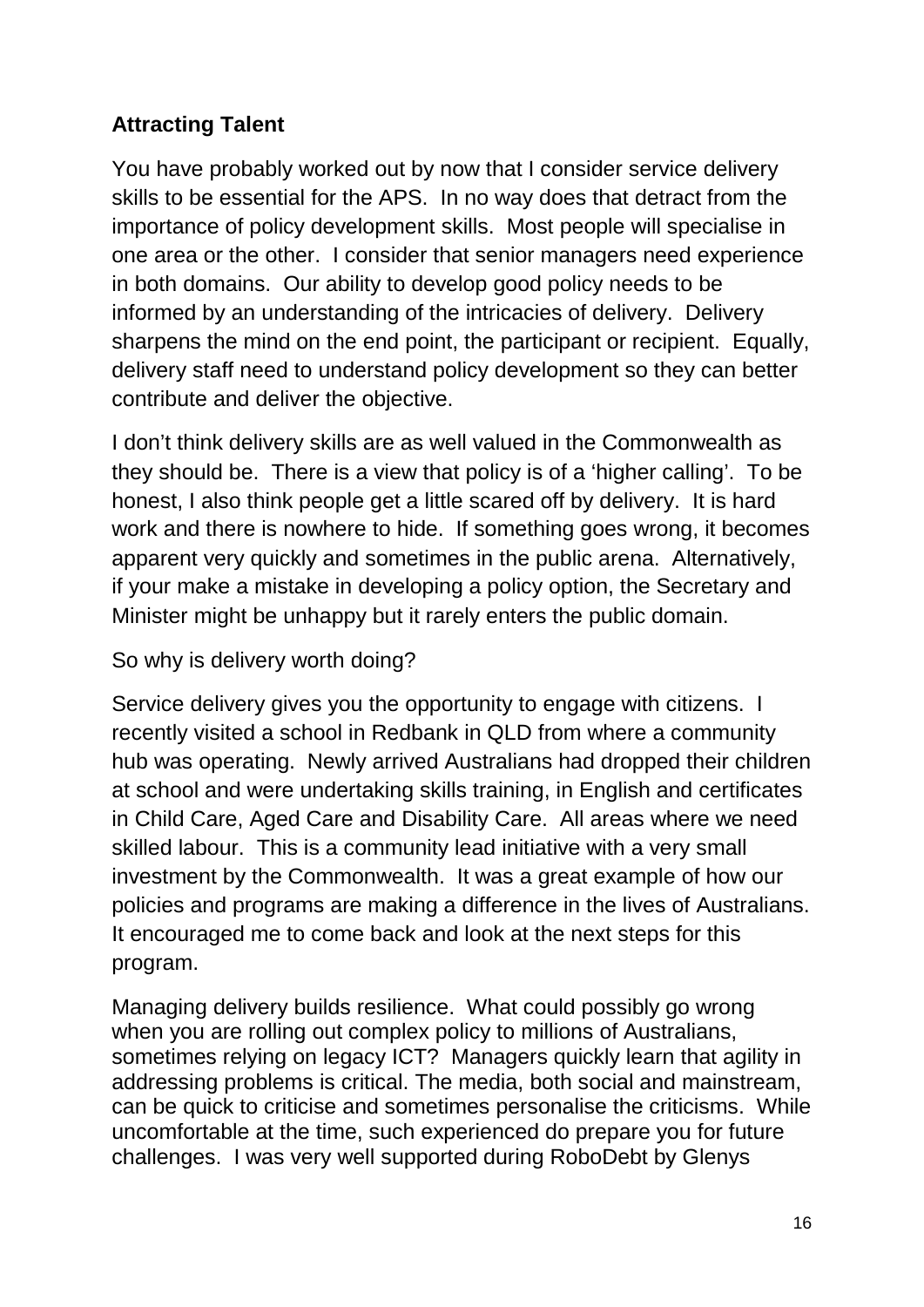Beauchamp, Dennis Richardson and Michael Pezzullo. The staff in DHS were amazing and we came together as a really strong team.

Service delivery generally involves leading large teams and contract management. Both of these skills are important to staff who aspire to take on senior roles.

I do consider that all SES should have gained experience in both policy and service delivery before being promoted to a Deputy or an Agency Head position. The discipline of having to develop policy and then follow through, from idea to action, is invaluable. Corporate areas provide excellent opportunities for such experience. Consular services is another such example. When I was the Secretary of Human Services, we offered SES secondment opportunities to other agencies and attracted a number of participants. I see a formal program of secondments, to both policy and delivery areas, as enhancing the skill base of the APS. Culturally, we need to value both policy and delivery skill sets.